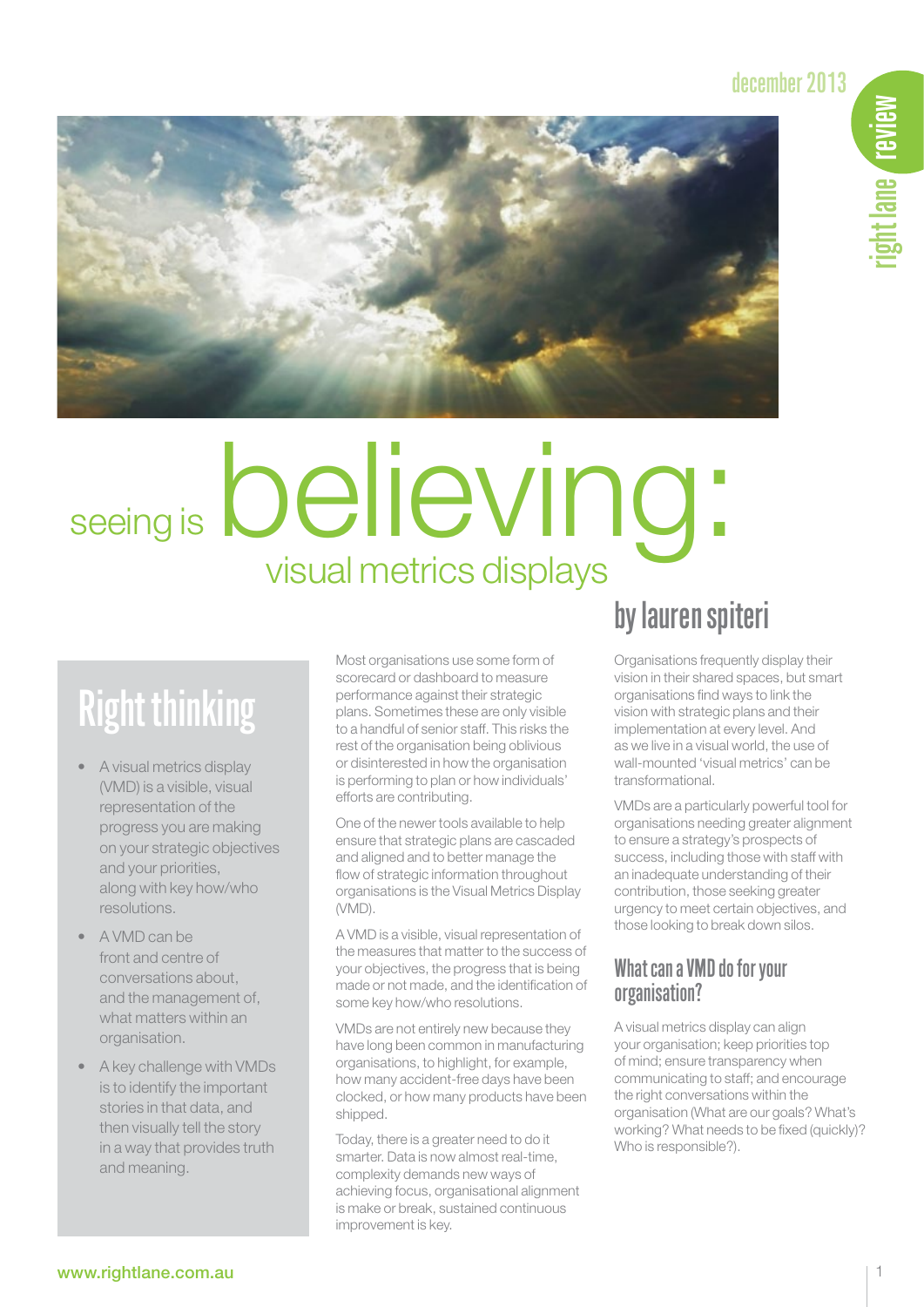

Today, there is a greater need to do it smarter. Data is now almost real-time, complexity demands new ways of achieving focus, organisational alignment is make or break, sustained continuous improvement is key.

# The benefits of a VMD

- • Creating awareness and understanding of strategic objectives, and the building blocks of success.
- Creating more energy and focus around the measures that matter most.
- Encouraging understanding of individual and collective interdependence, collaboration and team ethos.
- • Increasing individual and collective accountability for specific metrics and action items.
- Allowing teams to easily identify areas that are working or not working and make changes accordingly.
- Increasing awareness of progress towards the strategy and providing a 'winning' feeling and increased momentum.
- Promoting transparency through the organisation, especially when the metrics are used in regular 'stand-up' meetings.
- Celebrating what is working/going well.

# What to consider when creating a VMD?

Like any good visual, a VMD needs to draw attention, and communicate clearly and quickly. They are fit-for-purpose: no two boards are the same, given the numerous variables of activity, size, maturity, geography, culture, focus, timeframe, competition, etc.

They are well designed, but they are not organisational wallpaper; rather, they are used actively and regularly within an organisation.

Here are some key questions to consider when developing your VMD.

#### 1. What are the key measures?

Just like a dashboard on a car, too many measures can confuse. Focus on a small number of measures, those that really matter/are relevant and will make a difference to the performance of the organisation.

#### 2. Can the measures be updated frequently?

Measures that might be updated weekly or fortnightly, and are thus 'alive' for current discussion and immediate focus, are more compelling and suitable for VMDs than, say, quarterly or semi-annual measures.